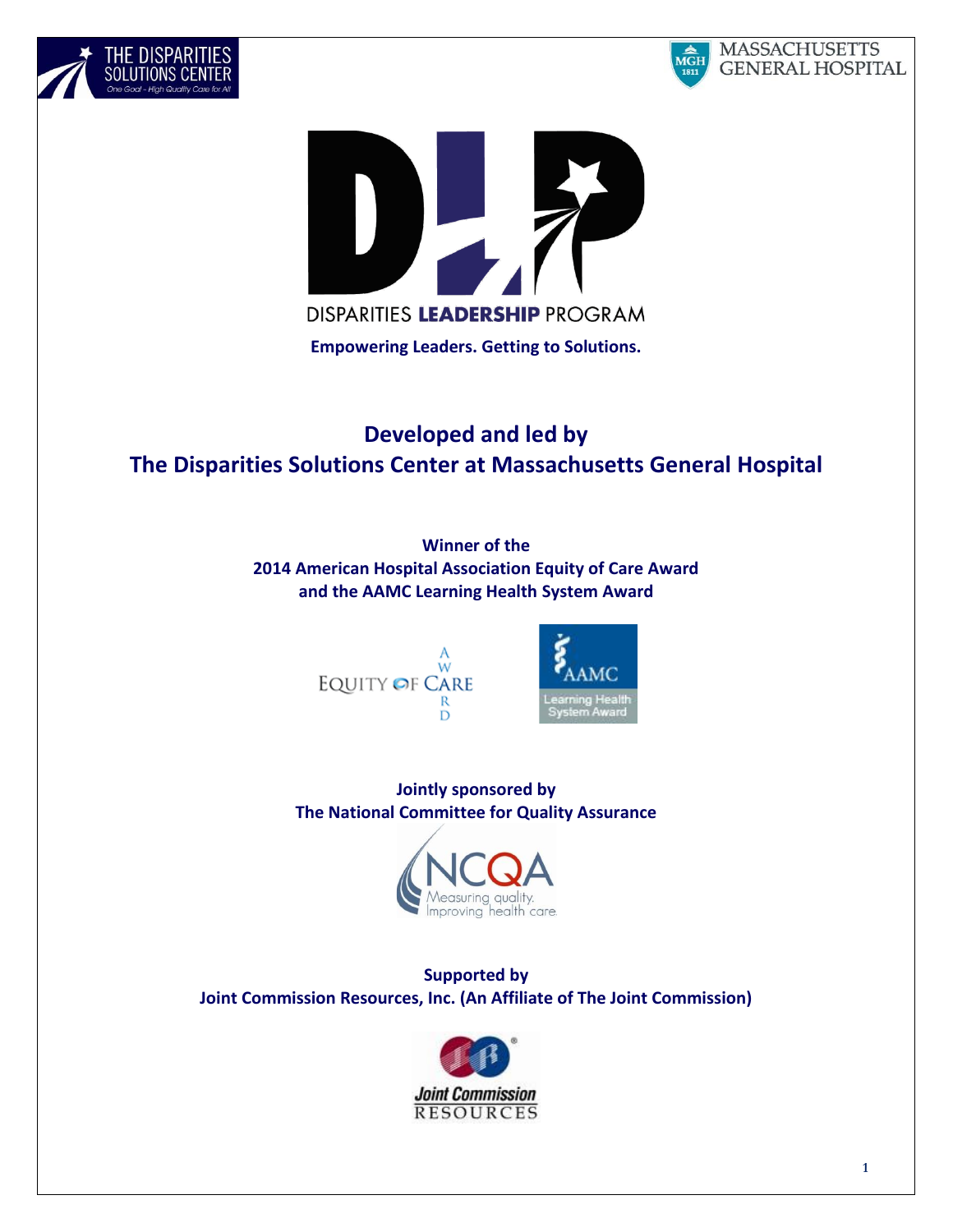

What we have learned from working with other health care organizations for over a decade is that there is a thirst for knowledge on how to operationalize and execute on strategies to address racial and ethnic disparities, but also to be part of a community that can crowd source ideas.

Aswita Tan-McGrory, MBA, MSPH Director, The Disparities Solutions Center at Massachusetts General Hospital

# **Pursuing High-Value Health Care: Improving Quality and Achieving Equity**

The implementation of health reform and current efforts in payment reform herald a significant transformation of the United States health care system. Across the country, health care organizations are expanding access to health care that aims to be high-quality and cost-effective. Pursuing *high-value* health care is the ultimate goal. At the same time, our nation is becoming increasingly diverse. Following enactment of the Patient Protection and Affordable Care Act, Black, Hispanic, Asian, American Indian and Pacific Islander populations experienced large gains in coverage from 2010-2016, with the Hispanic population experiencing the largest gains. While disparities in coverage still exist, the insured population is decidedly more diverse.

Guided by The Institute of Medicine (IOM) Report *Crossing the Quality Chasm*, our nation charts a path towards quality health care that aims to be safe, efficient, effective, timely, patient-centered, and *equitable*. Achieving e*quity* requires that the quality of care we deliver—and that patients receive does not vary based on patient characteristics such as race/ethnicity, gender, sexual orientation, and disability status. However, research demonstrates that our nation falls well short of this goal, as we know significant disparities exist. For example:

- Black patients, Medicaid, and under-insured patients make up a disproportionate share of emergency department visits for chronic ambulatory care-sensitive conditions.
- Patients with limited English proficiency (LEP) are more likely to suffer adverse events with more serious consequences than their white, English-speaking counterparts.
- Chinese and Spanish speakers, as well as Black and other people of color, have higher readmission rates for heart attack, heart failure, and pneumonia than their English-speaking, white counterparts.
- People of color are less likely to receive wellness care such as cancer screenings.

In this era of health care transformation, it has become clear that these disparities are in fact the epitome of *low–value*: care that is of poor quality and costlier. In fact, researchers have determined that between 2003 and 2006, the combined direct and indirect cost of health disparities in the US was \$1.24 trillion. Thirty percent of direct medical expenditures for African American, Asian, and Hispanic patients were excess costs due to health inequities. If we are to be successful in our pursuit of value, we must be prepared to deliver high-quality and high-value health care to an increasingly diverse population. Disparities are a high-value target and addressing them will allow health care organizations to gain a competitive edge in a changing market.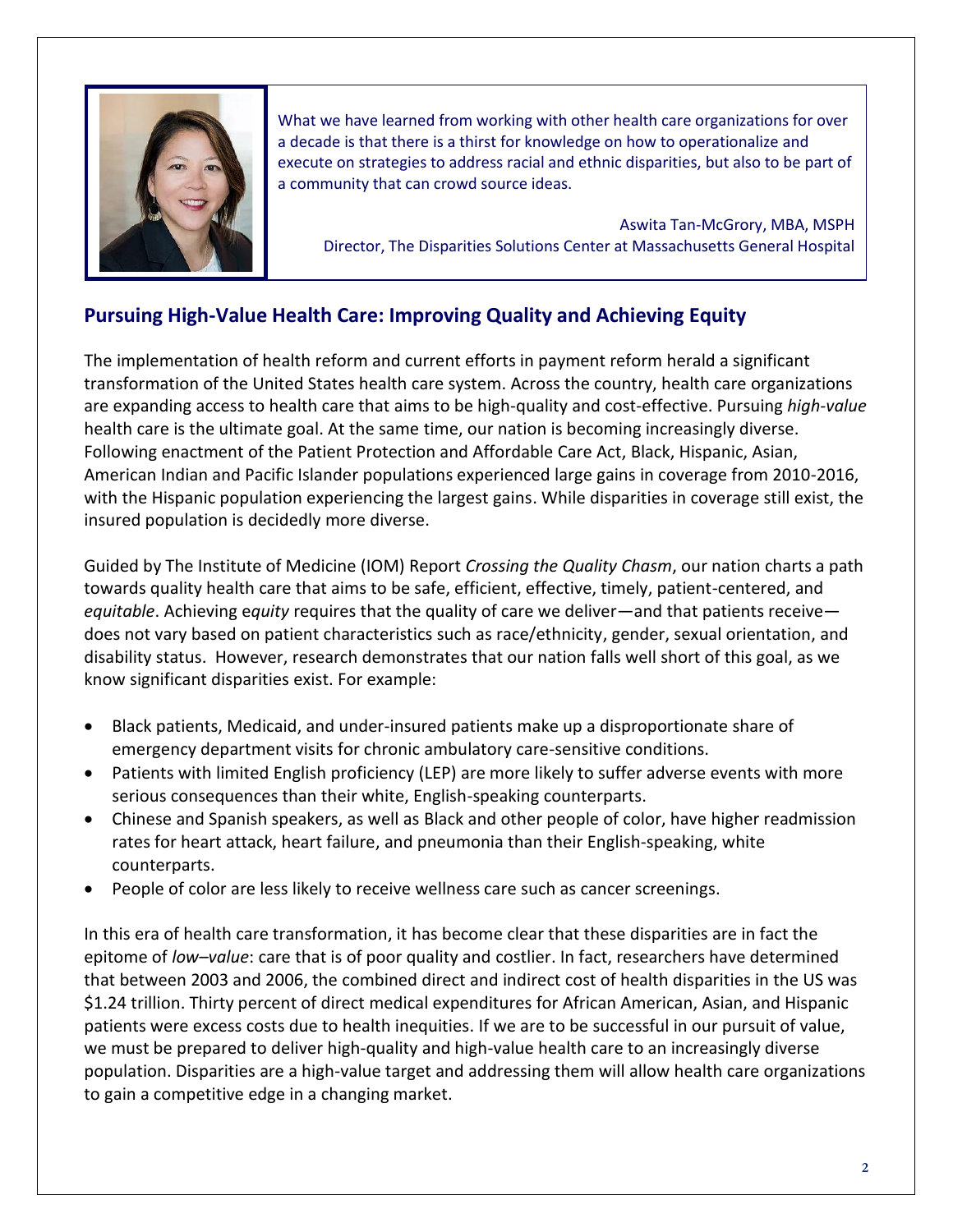# **Preparing for Healthcare Transformation: The Disparities Leadership Program**

The **Disparities Solutions Center** (DSC) at Massachusetts General Hospital is dedicated to helping health care leaders address disparities and achieve equity in a time of healthcare transformation. The Disparities Leadership Program will equip you with the knowledge, tools, and strategies you will need to address disparities and deliver high-value, quality care to all.

Since 2005, the DSC has worked to improve health care quality for every patient, regardless of race, ethnicity, culture, class, or language proficiency. Our work is focused on developing actionable strategies to improve quality and achieve equity that are designed for those on the frontlines of health care. We provide tools to identify disparities, develop models to address them, and then work closely with health care leaders to deploy them in their unique care settings. From our home at the **Massachusetts General Hospital** and **Harvard Medical School**, we draw on our rich legacy of conducting cutting-edge research and translating it into practical, actionable strategies that are built to be integrated in real care settings. Our multidisciplinary group – with expertise in health policy, disparities, quality improvement, clinical care, patient experience, and organizational transformation – is committed to working closely with health care stakeholders to help achieve equity in this time of healthcare transformation.

### Specifically, we:

- **Create change** by developing new research and translating the findings into policy and practice.
- **Find solutions** that help health care leaders, organizations, and key stakeholders ensure that every patient receives high-value, high-quality health care.
- **Encourage leadership** by expanding the community of health care professionals prepared to improve quality, address disparities, and achieve equity.

The **Disparities Leadership Program** (DLP) is our year-long, hands-on executive education program focused exclusively on helping health care leaders achieve equity in quality. The program is designed to help you translate the latest understanding of disparities into realistic solutions you can adopt within your organization.

Through the DLP, we develop leaders prepared to meet the challenges of health care transformation by improving quality for populations who experience disparities. The program has three main goals:

- To equip health care leaders with a **rich understanding of the causes of disparities, the vision to implement solutions, and the strategies to transform their organization to deliver high-value health care.**
- To help leaders **create strategic plans or projects to advance their work in reducing disparities** in a customized way, with practical benefits tailored to every organization.
- To **create a professional learning and networking environment for leaders in health care** to engage in peer-to-peer learning, crowd sourcing of ideas and strategies for reducing disparities, resource sharing, collaboration, and ongoing support in the form of a **national DLP alumni network**.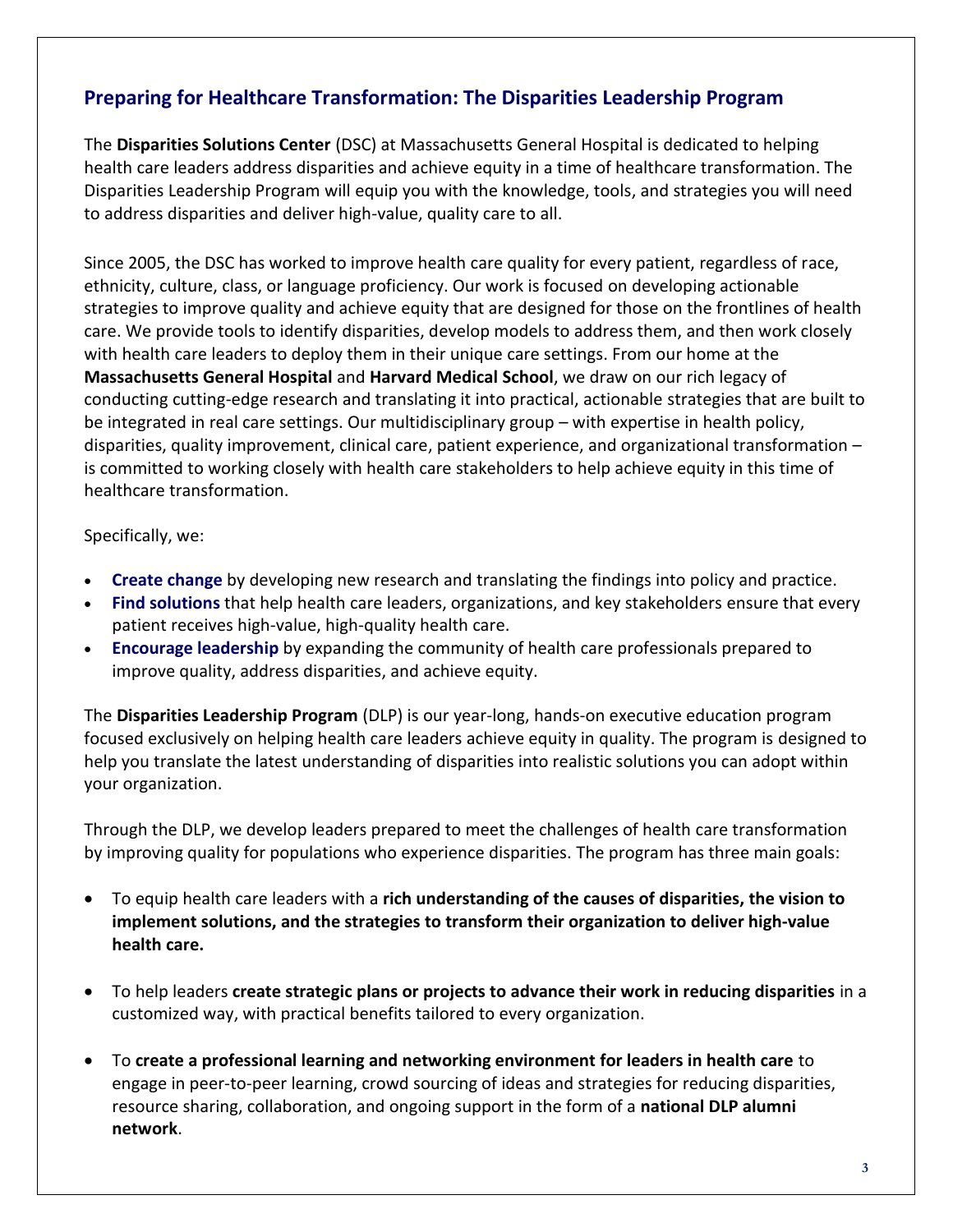### **The DSC has the unique advantage of 15 years of experience developing and implementing the DLP, the only program of its kind in the nation.**

To date, the DLP has trained 14 cohorts that include a total of 567 participants from 226 organizations (116 hospitals, 60 health plans, 21 community health organizations, and 30 others, including professional organizations, hospital trade organizations, schools of medicine, and federal and state government agencies) representing 33 states, Washington D.C., the Commonwealth of Puerto Rico, Canada, and Switzerland.



Leaders of health care organizations need to be prepared to improve quality and achieve equity in today's health care environment characterized by a focus on achieving value and addressing disparities in a diverse population. To help address this need, the Disparities Solutions Center at Massachusetts General Hospital launched the Disparities Leadership Program in 2007. Feedback from participating organizations demonstrates that health care leaders seem to possess knowledge about what disparities are and about what should be done to eliminate them. Data collection, performance measurement, and multifaceted interventions remain the tools of the trade. However, the barriers to success are lack of leadership buy-in, organizational prioritization, energy, and execution, which can be addressed through organizational change management strategies.

A peer reviewed article in *Health Affairs* on the lessons learned from the DLP, as well as an external evaluation of the program, are available at: <https://www.mghdisparitiessolutions.org/dlp-evaluation>

"What DLP has done is to awaken a part of me. It brought me to an awareness level that has made me more well-rounded… This program has made me think about patients and families differently, it has helped me think about the community differently, making my work with the community much stronger... It has made me more sensitive and appreciative of differences. It has made me much stronger as a leader." - DLP Alum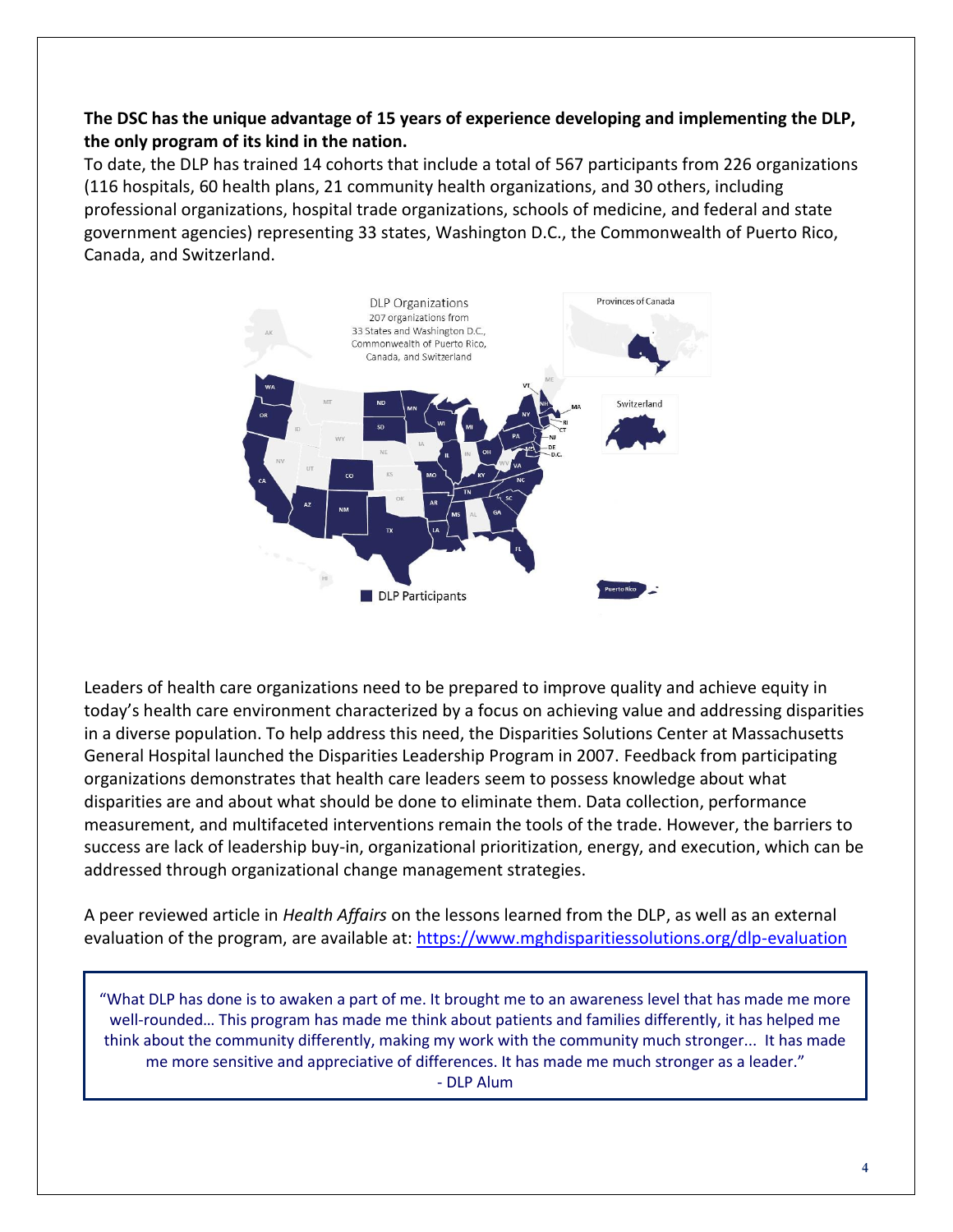

# **Who should apply?**

The DLP is for leaders who recognize that disparities are variations in quality that impact outcomes and the health care bottom line; it is for pioneers who seek solutions to improve quality, achieve equity, and deliver value within the context of health care reform and transformation while focusing on meeting the needs of diverse populations.

Participants in our program come from a variety of disciplines and backgrounds and a range of organizations, including hospitals, health plans, physician groups, community health centers, and other care settings. Their roles include, among others:

- Executive Leadership
- Medical Directors
- Chief Diversity Officers
- Vice Presidents of Quality
- Directors of Patient Care Services
- Directors of Multicultural Affairs or Community Benefits

Teams of at least two participants from a given organization are routine, yet we encourage larger teams if beneficial and can work with individuals as well. To maximize the benefits of the DLP, your organization should have a strong commitment to solving the problem, as well as resources available to create change. Our team can work with you to find and strengthen those resources within your organization.

For a list of current and past DLP participants, visit [https://www.mghdisparitiessolutions.org/alumni](https://www.mghdisparitiessolutions.org/alumni-network)[network.](https://www.mghdisparitiessolutions.org/alumni-network)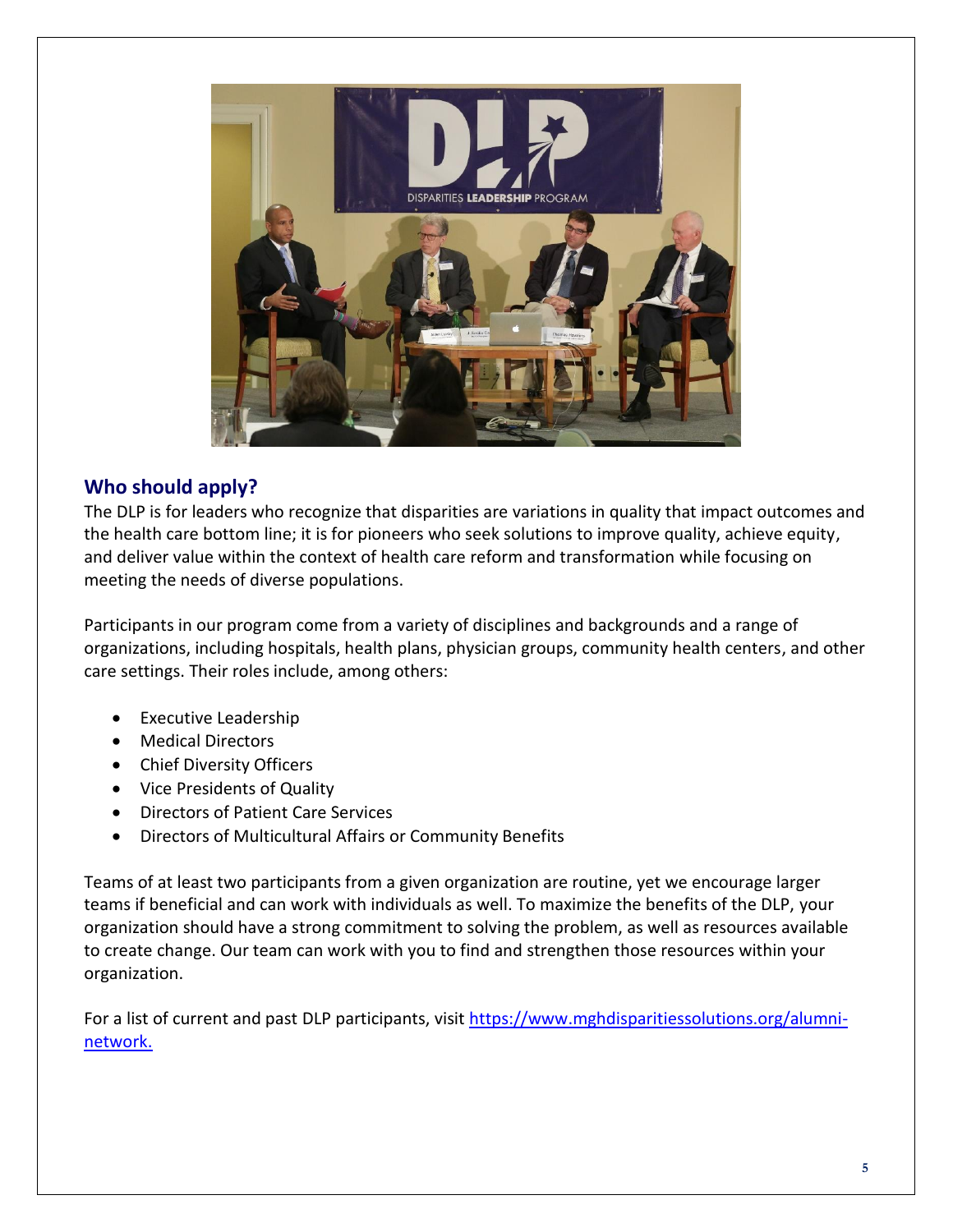## **What will I gain from the DLP?**

Addressing disparities and improving the value of health care requires leadership, vision, teamwork, and an understanding of the problem and potential solutions. The DLP is designed to build your knowledge and skills in these key areas while connecting you with other leaders and organizations working toward the same goal.

As a DLP participant, you'll gain tools you can apply immediately at your organization to improve health equity:

- **A Strong Network and Community of Peer Leaders.** Through the DLP, you'll collaborate with other like-minded individuals dedicated to solving this problem. You'll be able to leverage crowdsourcing, share strategies, and walk away with valuable lessons learned. DLP alumni report that their peer network helps them access resources and reaffirm their path forward long after they complete our program.
- **Strategies for Organizational Change.** Our program will help you articulate the ways in which equity is linked to the bigger picture of value and health care reform. You'll leave better able to make the case for change and garner the support of key stakeholders within your organization. The majority of our alumni report that the program gave them a new vision of their role as a health care leader able to foster meaningful change.
- **A Clear Path Forward**. Through the DLP, you'll identify techniques and strategies that can be immediately deployed to address disparities within your organization. By tackling real-world situations through DLP projects, you'll leave with concrete steps and a plan of action.
- **Critical Support.** Through your project work and your DLP peer network, you will receive practical support and feedback that will help you to build and refine strategies long after your DLP year is over.

### **At the conclusion of this program, DLP participants will be able to:**

- Understand the impact of history and structural racism in addressing racial and ethnic disparities.
- Identify how building a diverse pipeline and organization can help achieve equity.
- Articulate the ways in which equity is linked to healthcare transformation, health care reform, value-based purchasing, accreditation, and quality measurement.
- Identify organizational change management strategies to achieve equity.
- Understand methods for race and other social determinants of health data collection and disparities/equity performance measurement across the system.
- Identify how to deploy surveys to better understand your organization's culture and strategies for improving the culture.
- Identify ways to message the issue of equity both internally and externally.
- Identify steps toward building bridges focused on community health and increasing partnership with communities in research.
- Describe a concrete step that their organization will take towards improving quality, addressing disparities, and achieving equity.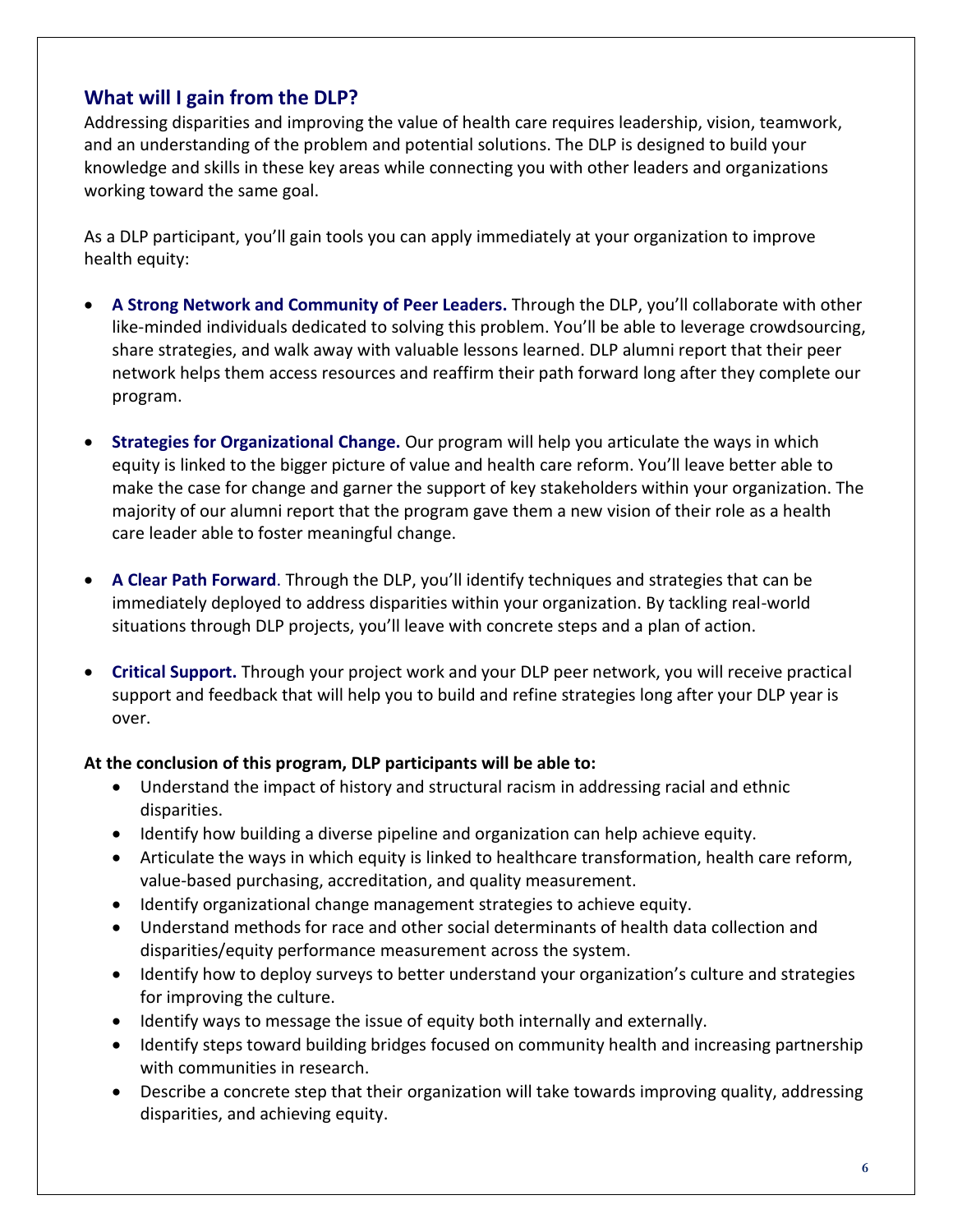### **Previous participants have gone on to achieve meaningful results, including:**

- Developing and executing system-wide strategic plans to achieve equity and inclusion.
- Establishing new leadership positions, increasing staffing, and forming equity councils that oversee disparities efforts.
- Successfully deploying tactics such as improved data collection systems and dashboards that monitor quality stratified by race and other social determinants of health.
- Developing quality improvement strategies to achieve equity, such as in the areas of culturally competent population health focused on diabetes and preventing congestive heart failure readmissions.
- Improving training programs to educate the C-suite, health care providers, and staff on racism and unconscious bias.

"The DLP is a critical capacity-building engagement that will have enduring value through the networking, resource sharing, and collective voice to advance health equity." –Academic Center and Health System Alum

### **How does the DLP work?**

The DLP begins with an intensive, two-day training session, followed by structured, interactive, distance learning that will allow you to develop a strategic plan or advance an ongoing project focused on quality, equity, and inclusion.

### **Kick-off Meeting**

The two-day DLP kick-off meeting provides you with a framework for understanding how to achieve equity and the solutions you will develop over the course of the year. Experts at the DSC, MGH, and other top health care organizations lead discussions on strategies to achieve equity and inclusion and how to foster the leadership skills to implement these strategies. Examples of the topics covered during the kick-off meeting include:



- Using the Kotter Model to Lead Change
- Understanding Our History and the Long-Lasting Impact of Segregation in Health Care
- Developing a Diverse Pipeline and Organization
- Collecting Race and Other Social Determinants of Health
- Developing Quality Dashboards and Interventions to Achieve Equity and Inclusion
- Understanding Your Organization's Culture and Identifying Strategies for Improvement
- Partnering with the Community in Research and as an Anchor Institution

Due to COVID-19 related restrictions, the kick-off meeting for the 2022-23 DLP cohort will be held virtually via Zoom. We had great success hosting an interactive and engaging virtual meeting during last year's kick-off and look forward to taking advantage of this platform to connect despite the challenges posed by COVID-19.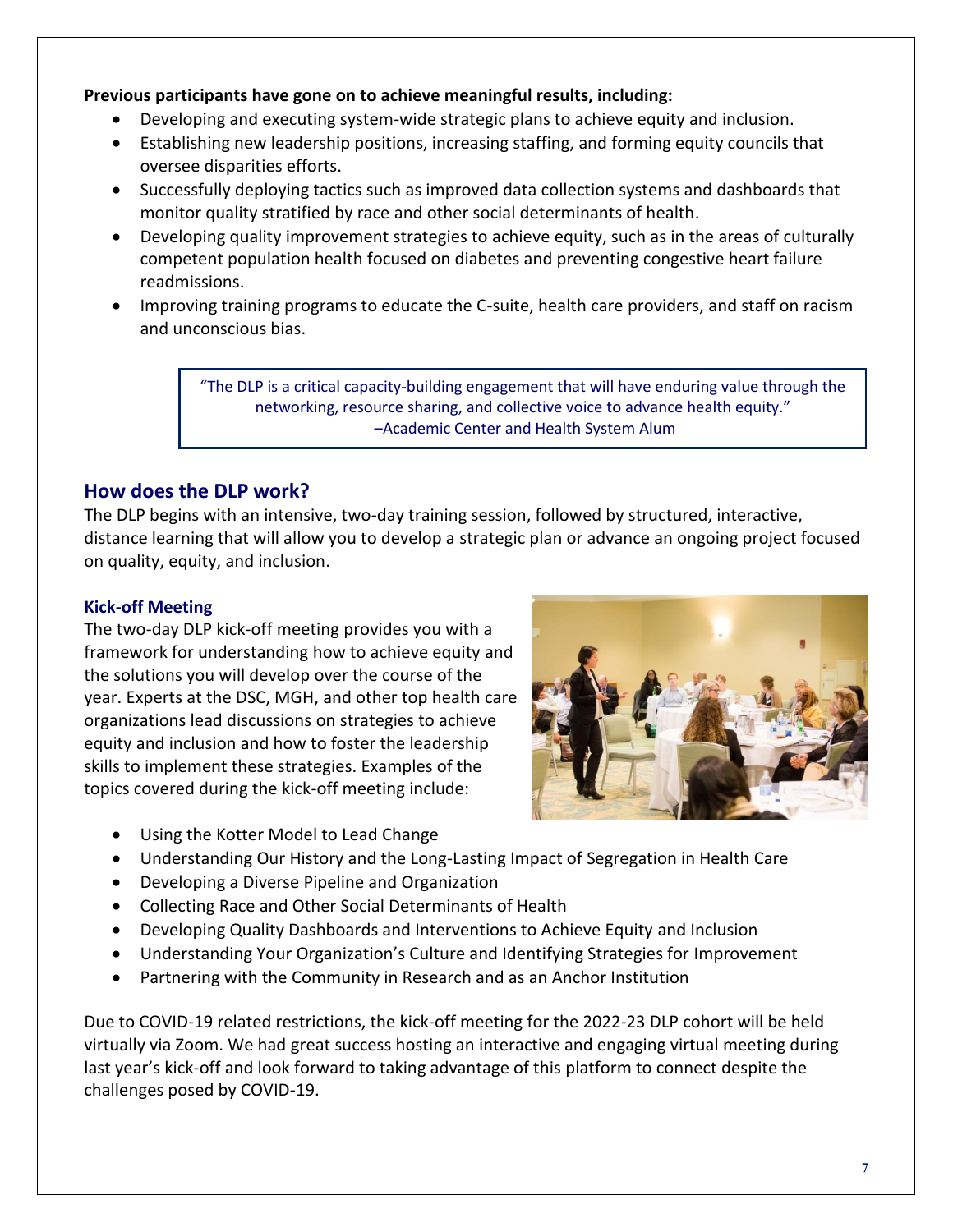### **Strategic Planning & Technical Assistance**

The goal of the DLP is to provide you with tools that can be immediately deployed within your organization. That's why we ask every participant to enter the DLP program with the intention to either develop a year-long strategic plan that will be used as a blueprint for improving equity, or to advance a component of a specific project to address disparities. A project can be continuing an initiative already in progress or taking the first step on a new initiative. Examples include:



- Implementing a system to collect patients' race and other social determinants of health data;
- Creating an "equity dashboard" to report quality data stratified by race and other social determinants of health;
- Developing a training program to address unconscious bias;
- Evaluating a disparity/equity quality improvement intervention; or
- Partnering with community to become an anchor institution.

Whether tackling a strategic plan or a project, as an applicant you must propose the ways in which you would advance this work over the course of the year through participation in the DLP.

Throughout the year, the DSC will then work with you to achieve your project goals through technical assistance, including three interactive web-based calls that include the entire class, as well as two calls with a smaller group of DLP participants working on similar projects or in a similar context.

"DLP offered me easy milestones and rest points in completion of my project. Because working on the project wasn't my only project, it gave me an opportunity to really sit with accomplishments and strategize how to elevate the work among our leaders."

#### –DLP Alum

### **Closing Meeting, Final Project Presentation, and Kick-Off Meeting for the Incoming DLP Cohort**

The program ends with a one-day closing meeting for your class, where your team will present your work and lessons learned. Results will be shared with your peers, offering another opportunity to fine-tune your project and identify concrete steps forward, as well as interact and network with your peers.

When the course is over, you will receive continuing education



credits and a certificate of completion. All DLP projects will be highlighted on the DSC website, [https://mghdisparitiessolutions.org/,](https://mghdisparitiessolutions.org/) and some may be featured in our web seminars, case studies, and press releases. Several projects will be chosen to receive an award for innovation, further elevating the visibility of this work within their organization.

Shortly following the closing meeting, we will host the two-day kick-off meeting for the incoming DLP class. Members of your outgoing class are invited to participate in the kick-off meeting as an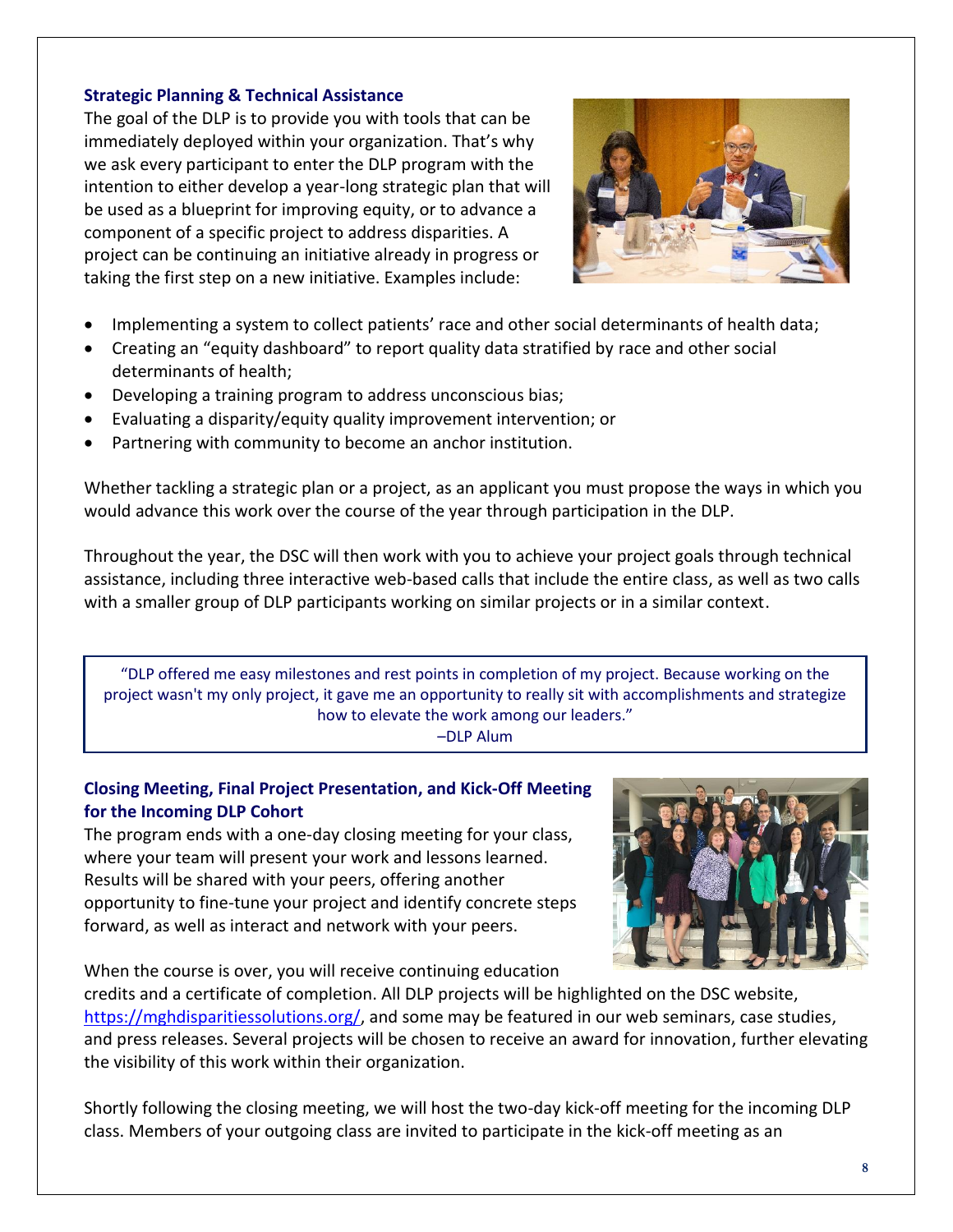opportunity to meet new DLP class participants and listen in on panels relevant to your current disparities work at your organization. You are not required to attend this kick-off meeting, but we have heard from many DLP alumni who have returned to attend kick-off meetings that it's an opportunity to hear and learn new things given that you may be in a different stage in implementing disparities work.

### **Can my organization afford the DLP?**

Health care organizations that adapt to meet the needs of an increasingly diverse patient population and ensure that they receive high-quality, value-based care – will ultimately lead in tomorrow's health care marketplace.

At **\$9,500 per person**, the DLP is a smart investment to ensure your organization is ready for the changes ahead. This fee, due on **September 9, 2022,** after your acceptance to the program, covers all program activities, including all training sessions and program materials. Due to COVID-19, the 2022 Kick-Off Meeting will be virtual, so participants will not incur travel costs.

**Scholarships:** Partial scholarships may be available for individuals and teams from public hospitals, Medicaid health plans, and community health centers. Other organizations may be considered but are given lower priority. If you require tuition assistance, please include a separate letter of request on your organization's letterhead with your completed application. Please include the amount of tuition assistance requested for your organization and explain your need for financial assistance.

# **Will I have time for the demands of the course?**

We recognize that our participants are juggling many responsibilities and have therefore streamlined our program to be flexible and easily fit into your schedule.

The time commitment of the program is tailored to be minimal. Dates of the web-based calls with the class will be released prior to the kick-off meeting so you can block the time in your calendar. These meetings are recorded and archived so you can access them at your convenience if you can't attend. In-person meetings in Boston require some time commitment due to traveling. This time commitment will be reduced in 2022, as all meetings will be virtual.

We also encourage DLP participants to choose an existing project or something they are currently tasked with so that it integrates well with your current responsibilities (rather than an extra add on). And since you will be working on a live plan or project for your organization, you'll be learning even as you accomplish goals you're tasked with meeting. Lastly, we recommend a team of 2 or more to distribute the time commitment among team members.

Many folks have initial reservations about the time commitment, but our team works hard to tailor it to your needs, build flexibility into the program, and make it realistic given how busy everyone is.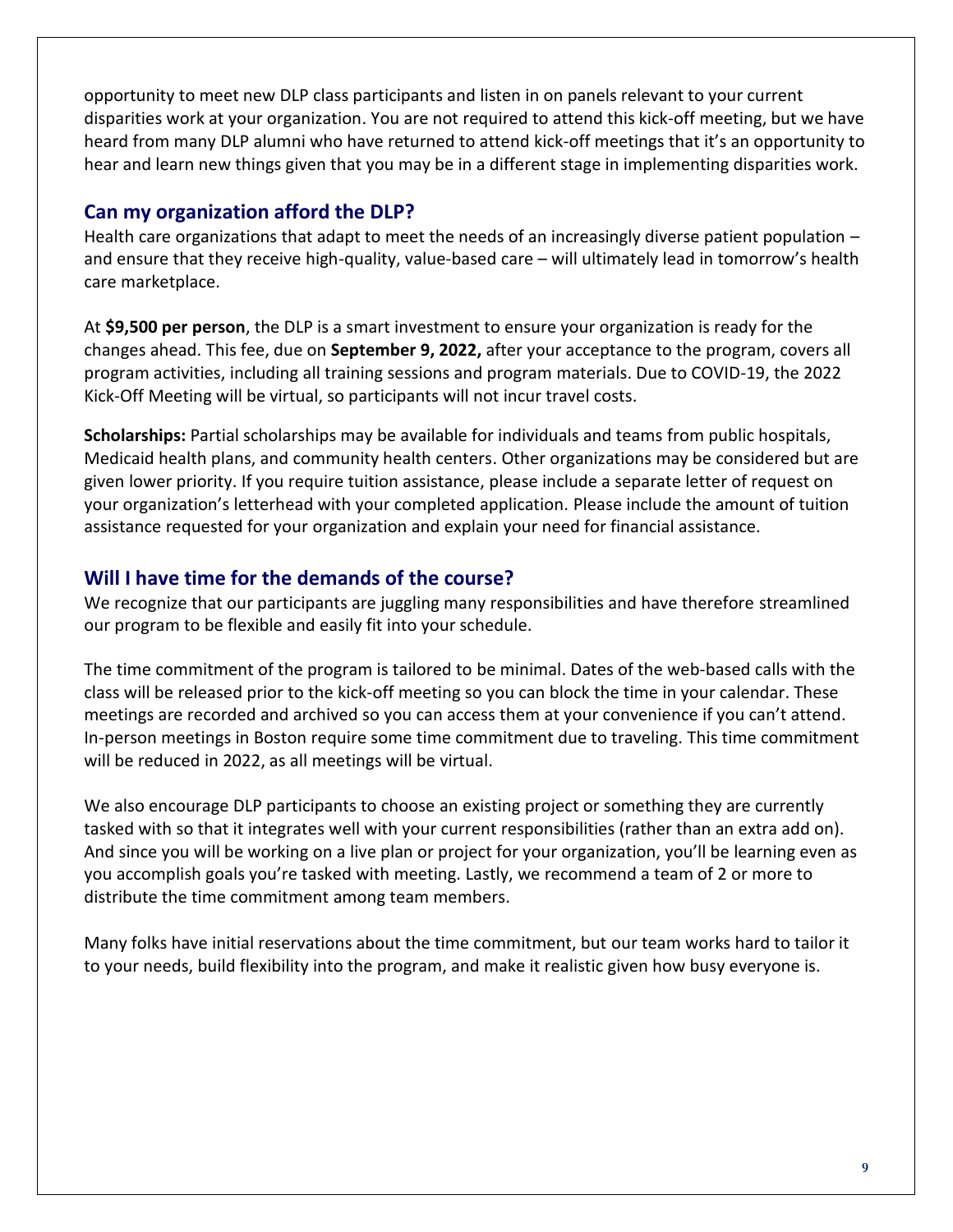With health care reform creating a strategic imperative for organizations to reduce disparities and pave the way for quality care for every patient, your investment of time and money into the DLP will create immediate return.

"In health care reform, the 'meaningful use requirement' includes collecting patient demographic data, for example on language and race. We met the requirement this summer because of the project I started at DLP. If we didn't meet it, we would have lost millions of 'meaningful use' dollars." –Public and Private Hospital Executive

# **How Do I Apply?**

#### **Application Requirements**

To maintain an effective learner-to-faculty ratio, and so that every participant can benefit fully, we limit the number of participants who participate in the DLP each year. We will review your application based on the following criteria:

- Level of organizational commitment to the applicant's efforts as measured by:
	- Letter of support signed by a member of your senior leadership or board, authorizing the time you will commit to the DLP and support for your tuition and travel expenses (templates will be provided); and
	- Resources available (time and financial) within your organization to start or advance the project you take on through the DLP.
- Your commitment and ability to improve quality, achieve equity, and address racial and ethnic disparities at your organization, as described in your short essay.
- Your role and capacity to lead your organization toward change.

### **Application Timeline**

We encourage you to submit an **Intent to Apply** form prior to submitting a complete application. Both are available on our website at [www.mghdisparitiessolutions.org.](http://www.mghdisparitiessolutions.org/)

The DLP 2022-2023 Virtual Kick-Off Meeting will take place Oct. 27-28, 2022. Please review the application timeline and schedule below:

| June 24, 2022                      | Intent to Apply (recommended but not required)              |
|------------------------------------|-------------------------------------------------------------|
| July 8, 2022                       | DLP Full Application due                                    |
| August 5, 2022                     | DLP applicants notified                                     |
| August 19, 2022                    | Acceptance deadline                                         |
| September 9, 2022                  | Tuition payment due                                         |
| October 27-28, 2022                | Virtual Kick-Off meeting                                    |
| Date TBD - Oct 2023                | Final Project Presentation at DLP Virtual Closing Meeting   |
| $(1$ day)                          |                                                             |
| Dates TBD - Oct 2023               | Optional attendance at the 2-day incoming DLP class Virtual |
| (2 days following Closing Meeting) | Kick-Off Meeting                                            |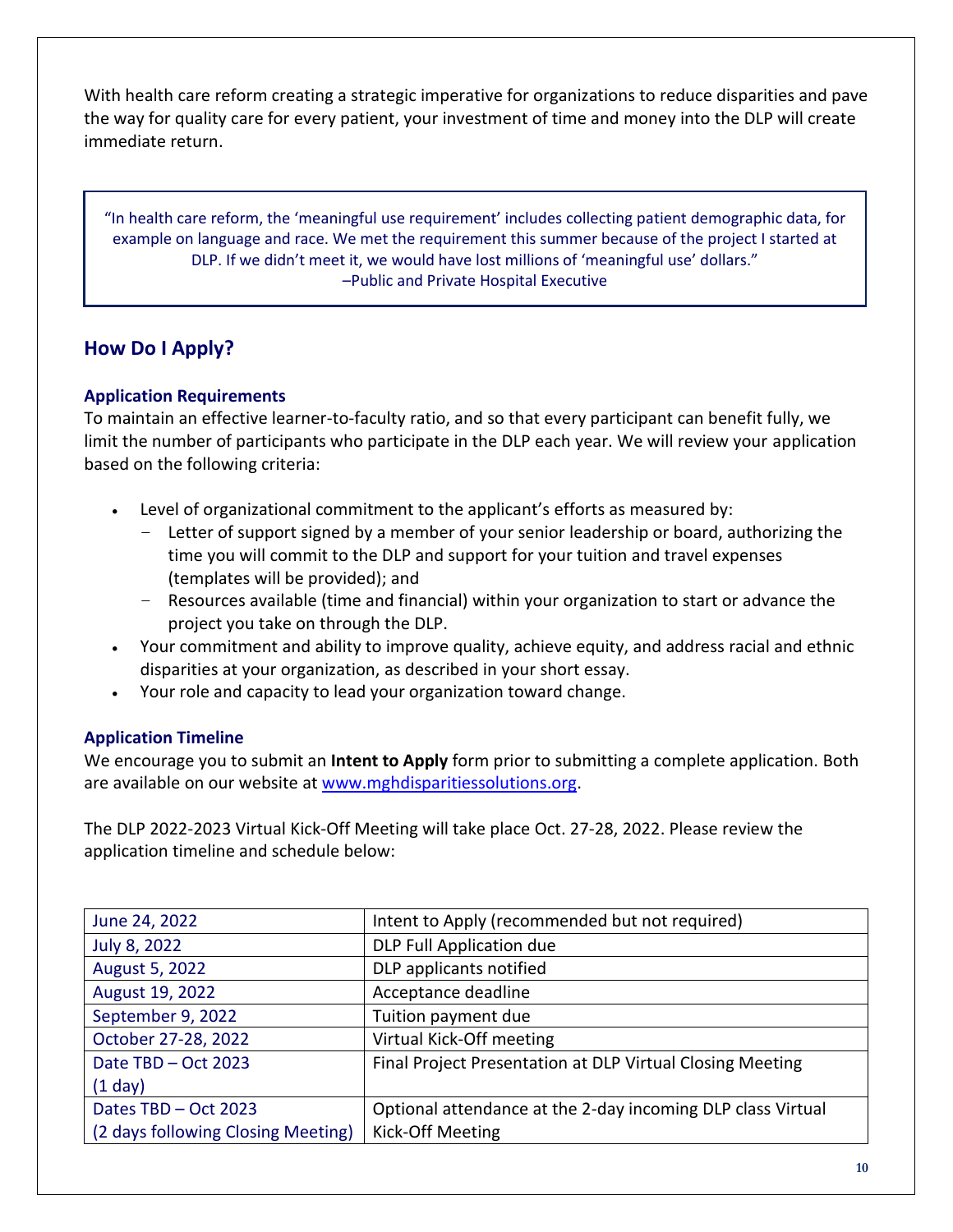#### **Policies**

- *Cancellations/Withdrawals*: Please submit any withdrawal in writing. Cancellation notices received after August 19, 2022, but before September 9, 2022, will be charged a 25% processing fee. Cancellations made after September 9, 2022, will not receive a tuition refund.
- *Continuing Education Credit*: This program has been planned and implemented in accordance with the Essential Areas and policies of the Accreditation Council for Continuing Medical Education, through the joint sponsorship of the National Committee for Quality Assurance (NCQA) and Massachusetts General Hospital. This activity has been approved for *AMA PRA Category 1 Credit™.* NCQA is accredited as a provider of continuing nursing education by the American Nurses Credentialing Center's Commission on Accreditation; continuing nursing education contact hours will be provided to participants.

To successfully complete this activity and receive CME or CNE credit, you must: sign the participant roster (at in-person meetings), remain for the entire program, and complete and submit a program evaluation. A certificate of completion specifying applicable credits will be available for each participant after the program.

### **Accessibility**

The Disparities Solutions Center at Massachusetts General Hospital (MGH) considers all applicants and program participants without regard to race, color, national origin, age, religious creed, sex, gender identity, sexual orientation, or ability. We encourage participation by all individuals. If you need any of the auxiliary aids or services identified in the Americans with Disabilities Act, please describe your needs in writing and include it with this application.

# **Who leads the DLP?**

**Aswita Tan-McGrory, MBA, MSPH,** is the Director at the Disparities Solutions Center, the Director of Equity in Care Implementation and Administrative Director of Research in the Department of Medicine at Mass General Hospital. In her role as Director at the Disparities Solutions Center, Ms. Tan-McGrory leads the Center's mission to addressing racial and ethnic disparities in health care and works with health care leaders across the nation and internationally through the Disparities Leadership Program. As Director of Equity in Care Implementation, Ms. Tan-McGrory provides operational and implementation leadership for assuring equity in access to, and delivery of clinical care, specifically related to the "Doorstep to Bedside" approach of assessing the care delivery continuum at Mass General Hospital. In her role as Administrative Director of Research for the department of medicine, Ms. Tan-McGrory develops long-term strategies for supporting investigators, recruitment, space utilization, grants administration and other areas related to a highly functional research department.

Ms. Tan-McGrory is also a subject matter expert and public speaker, and travels across the country to speak to organizations about how race, ethnicity, and language impact the quality of care. She participates in several in local and national committees, such as the Leapfrog Advisory Group on Equity, EOHHS Quality Measurement Taskforce, CMS Health Equity Quality Measurement Technical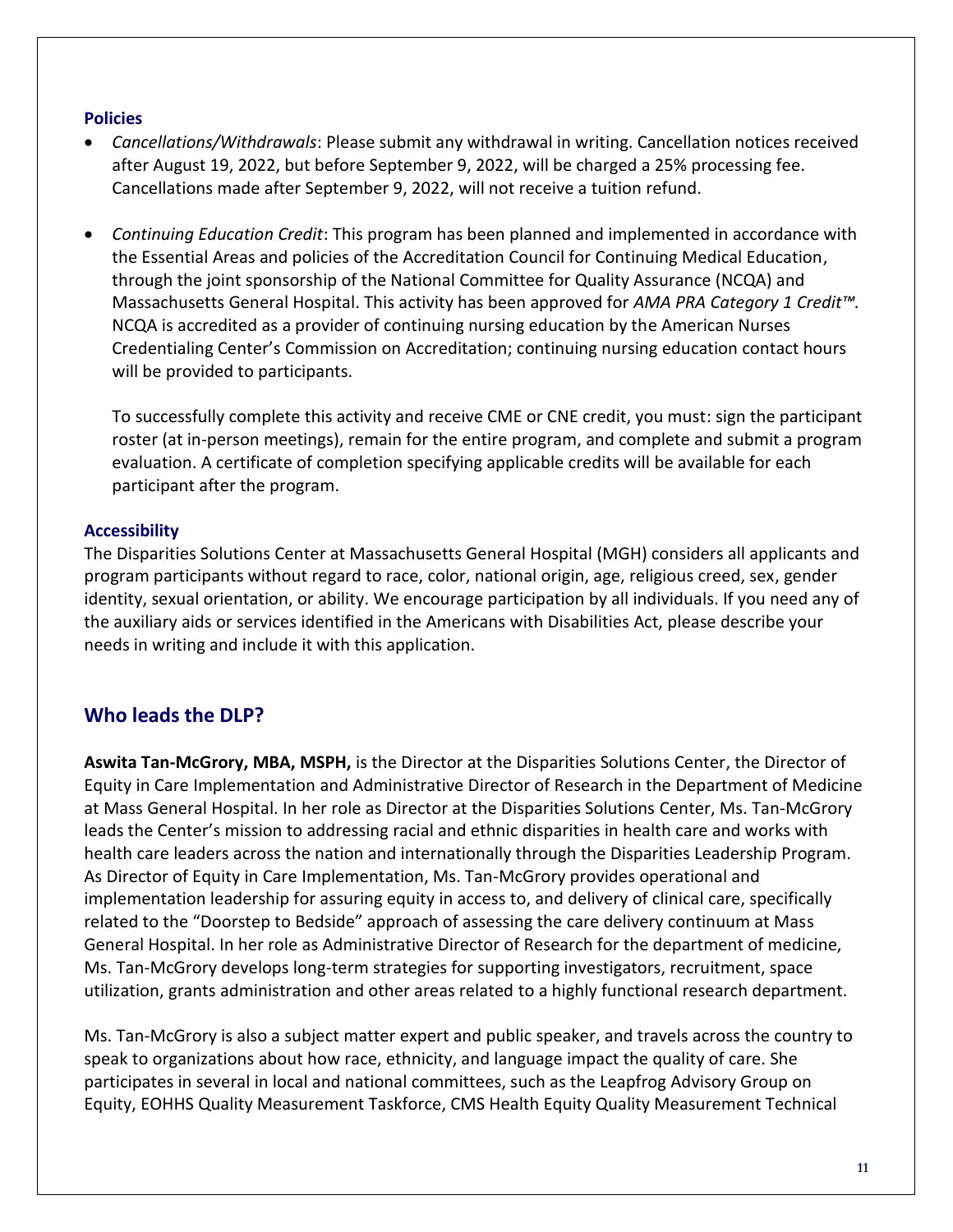Expert Panel, and National Academy of Medicine Discussion Group on Collecting Data to Ensure Equity in Payment Policy.

Ms. Tan-McGrory's interests are in providing equitable care to underserved populations and she has over 20 years of professional experience in the areas of disparities, maternal/child health, elder homelessness, and HIV testing and counseling. She received her Master of Business Administration from Babson College and her Master of Science in Public Health, with a concentration in tropical medicine and parasitology, from Tulane University School of Public Health and Tropical Medicine. Ms. Tan-McGrory is a Returned Peace Corps Volunteer where she spent 2 years in rural Nigeria, West Africa, on water sanitation and Guinea Worm Eradication projects.

She received a YMCA Achievers award in 2017 for community service and professional achievement, and in 2016 was selected as a Pioneer as part of a groundbreaking initiative Children's Wellbeing initiative by [Ashoka Changemakers](https://www.changemakers.com/) and th[e Robert Wood Johnson Foundation.](http://www.rwjf.org/)

**Dr. Joseph Betancourt, MD, MPH**, is the Senior Vice President, Equity and Community Health of Massachusetts General Hospital (MGH), the founder, senior advisor, and faculty of the Disparities Solutions Center (DSC) at MGH, Faculty at the Mongan Institute, an Associate Professor of Medicine at Harvard Medical School, and a practicing Internal Medicine physician. He has also served on the leadership team of the MGH Center for Diversity and Inclusion. Dr. Betancourt is a nationally and internationally recognized expert in health policy, health care disparities, diversity, and cross-cultural medicine, and has served on several Institute of Medicine Committees, including those that produced the landmark reports, Unequal Treatment, and Increasing Diversity in the Healthcare Workforce. Dr. Betancourt has secured grants and contracts that have led to over 60 peer-reviewed publications, and advises private industry, government, and not-for-profit health systems on approaches to eliminating racial and ethnic disparities in health care. He sits at on the Board of Trinity Health, a large national health system; and sat on the Boston Board of Health and the Board of Neighborhood Health Plan in Boston. He is a 2015 Aspen Institute Health Innovator Fellow. He is the current chair of the Diversity, Equity and Inclusion Committee of the Massachusetts Health and Hospital Association and sits in its Board of Trustees. He is also a member of the City of Boston's COVID Advisory Committee. Dr. Betancourt received his Bachelor of Science from the University of Maryland, his medical degree from Rutgers-New Jersey Medical School, and completed his residency in Internal Medicine at the New York Hospital-Cornell Medical Center. Following residency, he completed The Commonwealth Fund-Harvard University Fellowship in Minority Health Policy and received his Master's in Public Health from the Harvard School of Public Health.

**Lenny López, MD, MDiv, MPH,** is Senior Faculty at the Disparities Solutions Center, Chief of Hospital Medicine and Professor of Medicine at the University of California San Francisco and the San Francisco VA Medical Center. Dr. López is an internist trained at the Brigham and Women's Hospital (BWH), who completed the Commonwealth Fund Fellowship in Minority Health Policy at the Harvard School of Public Health and a Hospital Medicine fellowship at BWH. In 2008 after his research fellowship in General Internal Medicine at Massachusetts General Hospital (MGH), Dr. López joined the MGH Mongan Institute for Health Policy and was an Assistant Professor of Medicine at Harvard Medical School. With an ultimate goal of reducing healthcare disparities in cardiovascular disease and diabetes, his current research addresses issues relating to patient safety and language barriers, optimizing primary care clinical services for Latinos with cultural and linguistic barriers, and using health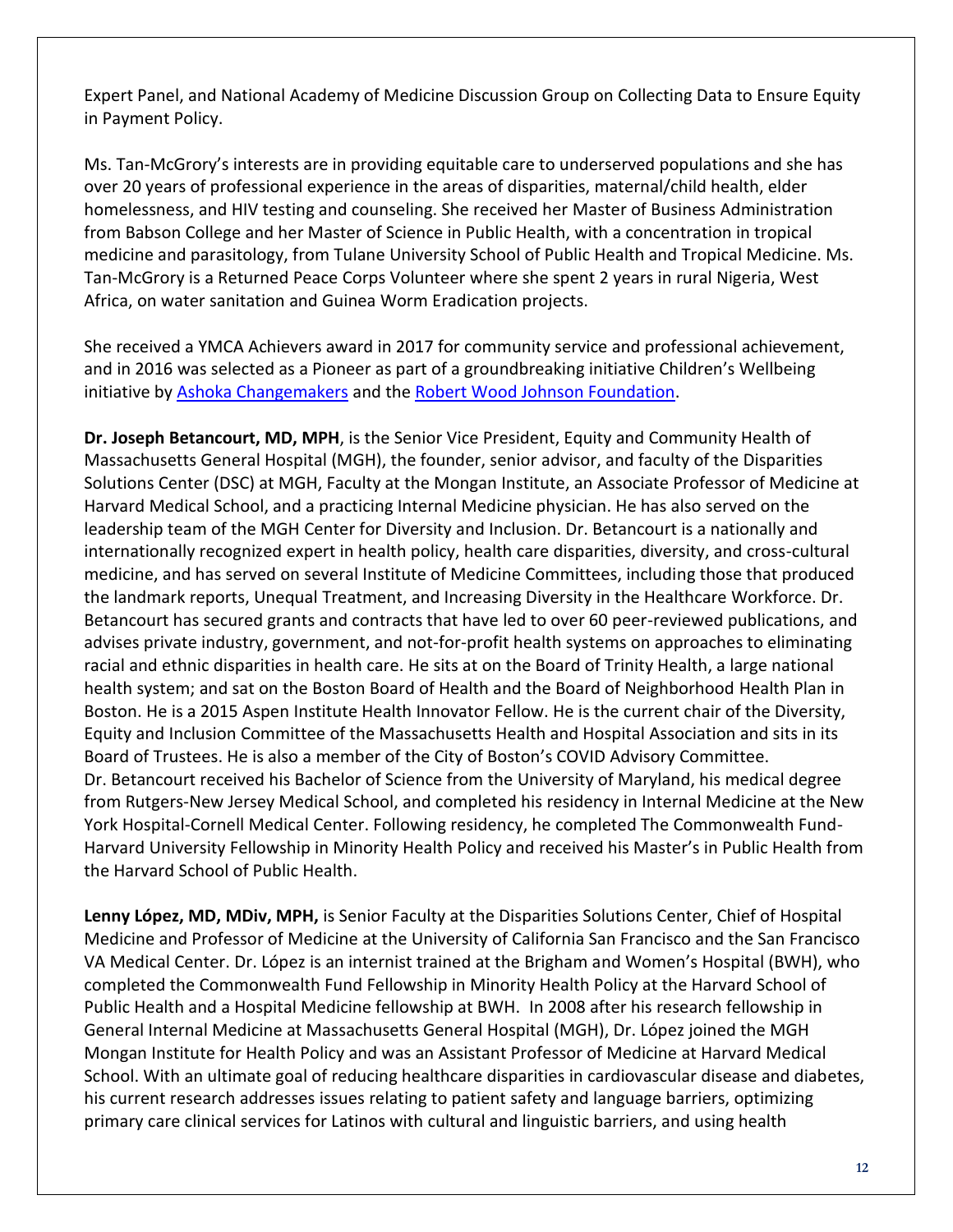information technology to decrease disparities. A second line of research is investigating the epidemiology of acculturation among Latinos in the US and its impact on the prevalence and development of cardiovascular disease and Type II diabetes. This research will help inform how to better design clinical interventions for improving chronic disease management among Latinos. Dr. López received his medical degree from University of Pennsylvania in 2001, and completed his residency at Harvard Medical School, Brigham and Women's Hospital, Boston, in 2004. At Harvard University, he received a Master of Divinity in 1999 and a Master of Public Health in 2005.

**Alden M. Landry, MD, MPH,** is an Assistant Professor of Emergency Medicine physician at Beth Israel Deaconess Medical Center, Assistant Dean for the Office for Diversity Inclusion and Community Partnership and Associate Director and Advisor for William B. Castle Society at Harvard Medical School. He also serves as Senior Faculty at the Disparities Solutions Center at Massachusetts General Hospital and is the founder and co-director of the non-profit organization Tour for Diversity. He strives to lead efforts for the Department of Emergency Medicine, the hospital and the medical school that will address health disparities and improve quality of care for the most disenfranchised.

In addition to his clinical interests, Dr. Landry is involved in research on Emergency Department utilization trends, disparities in care and quality of care. He also co-instructs a course at Harvard T.H. Chan School of Public Health and teaches health equity to residents and physicians. Dr. Landry promotes careers in the health professions to under-represented minorities and mentors scores of premedical students, medical students, residents, fellows, and junior faculty. Dr. Landry also leads the Tour for Diversity in Medicine, [\(www.tour4diversity.org\)](http://www.tour4diversity.org/) an effort to increase the number of underrepresented minorities in medicine, dentistry, and other biomedical careers.

Dr. Landry has been recognized by his peers and colleagues as a leader in health equity and social justice. He has received numerous awards for his public health work and efforts to promote health care workforce diversity. He was recently awarded the Outstanding Academician Award by the Academy for Diversity and Inclusion in Emergency Medicine of the Society of Academic Emergency Medicine and the Albert Frechette Award from the Massachusetts Public Health Association.

Dr. Landry received his Bachelor of Science degree from Prairie View A&M University in 2002 and his medical degree from the University of Alabama Birmingham School of Medicine in 2006. He completed his residency in Emergency Medicine at the Beth Israel Deaconess Medical Center in 2009. In 2010, he earned a Master's in Public Health degree from the Harvard T.H. Chan School of Public Health and completed the Commonwealth Fund Fellowship in Minority Health Policy at Harvard University. He received the Disparities Solutions Center/Aetna Fellow in Health Disparities award in 2010-2011.

**Esteban A. Barreto, PhD,** is the Director of Evaluation of Equity and Community Health at Massachusetts General Hospital, Research Fellow with Harvard Medical School, and Faculty of the Disparities Solutions Center. For more than a decade at Mass General, Esteban has been involved in a variety of research areas such as health policy, program evaluation, patient experience and work culture. Esteban received a PhD in Industrial/Organizational Psychology from the University of Puerto Rico, Rio Piedras and a Bachelor of Arts from the University of Massachusetts, Boston. Esteban is also a certified medical interpreter.